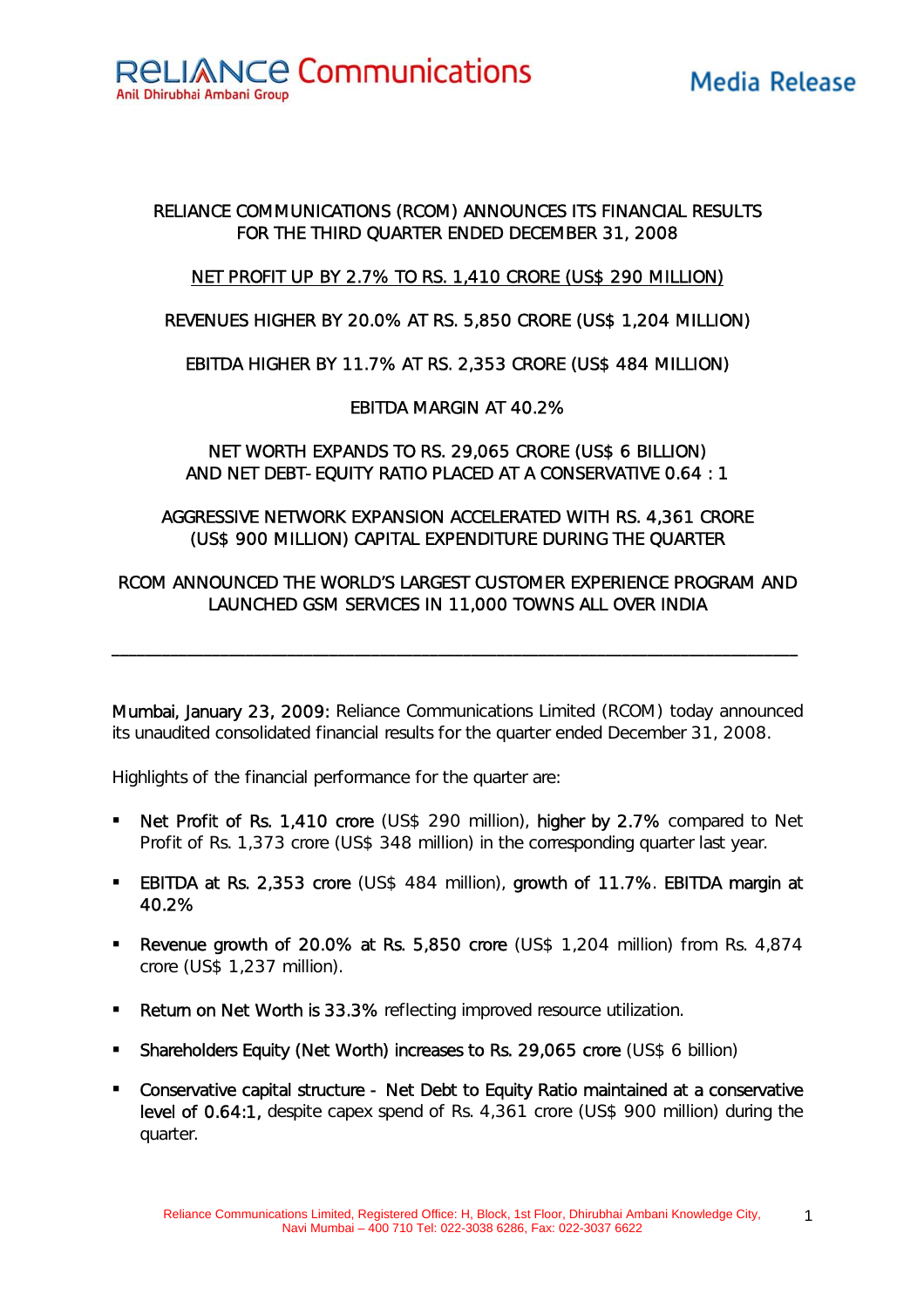#### CORPORATE DEVELOPMENTS

#### ■ RCOM launched its GSM services covering 11,000 towns all over India

RCOM announced the world's largest customer experience program and launched GSM services in 11,000 towns all over India. RCOM has launched its GSM services in just 11 months from the receipt of start-up GSM spectrum in January 2008. RCOM GSM is the state of the art next generation network with digital voice clarity and India's first nationwide enhanced EDGE network for fast internet access. RCOM GSM will also offer widest R-World mobile content offering entertainment, music, news, cricket, bollywood, maps and search and one-click set-up and access to email and social networking offering communication convenience of a PC.

#### Reliance BIG TV crosses 1 million subscribers milestone

BIG TV acquired over 1 million subscribers within 90 days of launch. This is the fastest ramp up ever achieved by any DTH operator in the world. BIG TV would be tapping into the existing customer base of Reliance ADA Group companies to rapidly gain market share. The subscribers can enjoy over 200 channels, 32 on-demand channels, which is highest in the industry. The product is available in 1 lakh retail outlets across 6,500 towns.

#### RCOM repurchased its FCCBs at a discount

RCOM repurchased 250 zero coupon Foreign Currency Convertible Bonds (FCCBs) with the face value of US\$ 100,000 each aggregating to US\$ 25 million (approx Rs. 121.22 crores) at a discount of 52.5% on December 29, 2008.

RCOM also repurchased 100 zero coupon Foreign Currency Convertible Bonds (FCCBs) with the face value of US\$ 100,000 each aggregating to US\$ 10 million (approx Rs. 48.77 crores) at a discount on January 21, 2009.

#### About Reliance Communications

Reliance Communications Limited founded by the late Shri Dhirubhai H Ambani (1932-2002) is the flagship company of the Reliance Anil Dhirubhai Ambani Group. The Reliance Anil Dhirubhai Ambani Group currently has a net worth in excess of Rs. 63,000 crore (US\$ 14 billion), cash flows of Rs. 12,000 crore (US\$ 3 billion), net profit of Rs. 8,000 crore (US\$ 2 billion) and zero net debt.

Reliance Communications is India's foremost and truly integrated telecommunications service provider. The Company, with a customer base of over 65 million including over 2 million individual overseas retail customers, ranks among the Top 10 Telecom companies in the world by number of customers in a single country. Reliance Communications corporate clientele includes 2,100 Indian and multinational corporations, and over 800 global, regional and domestic carriers.

Reliance Communications has established a pan-India, next generation, integrated (wireless and wireline), convergent (voice, data and video) digital network that is capable of supporting best-of-class services spanning the entire communications value chain, covering over 20,000 towns and 450,000 villages. Reliance Communications owns and operates the world's largest next generation IP enabled connectivity